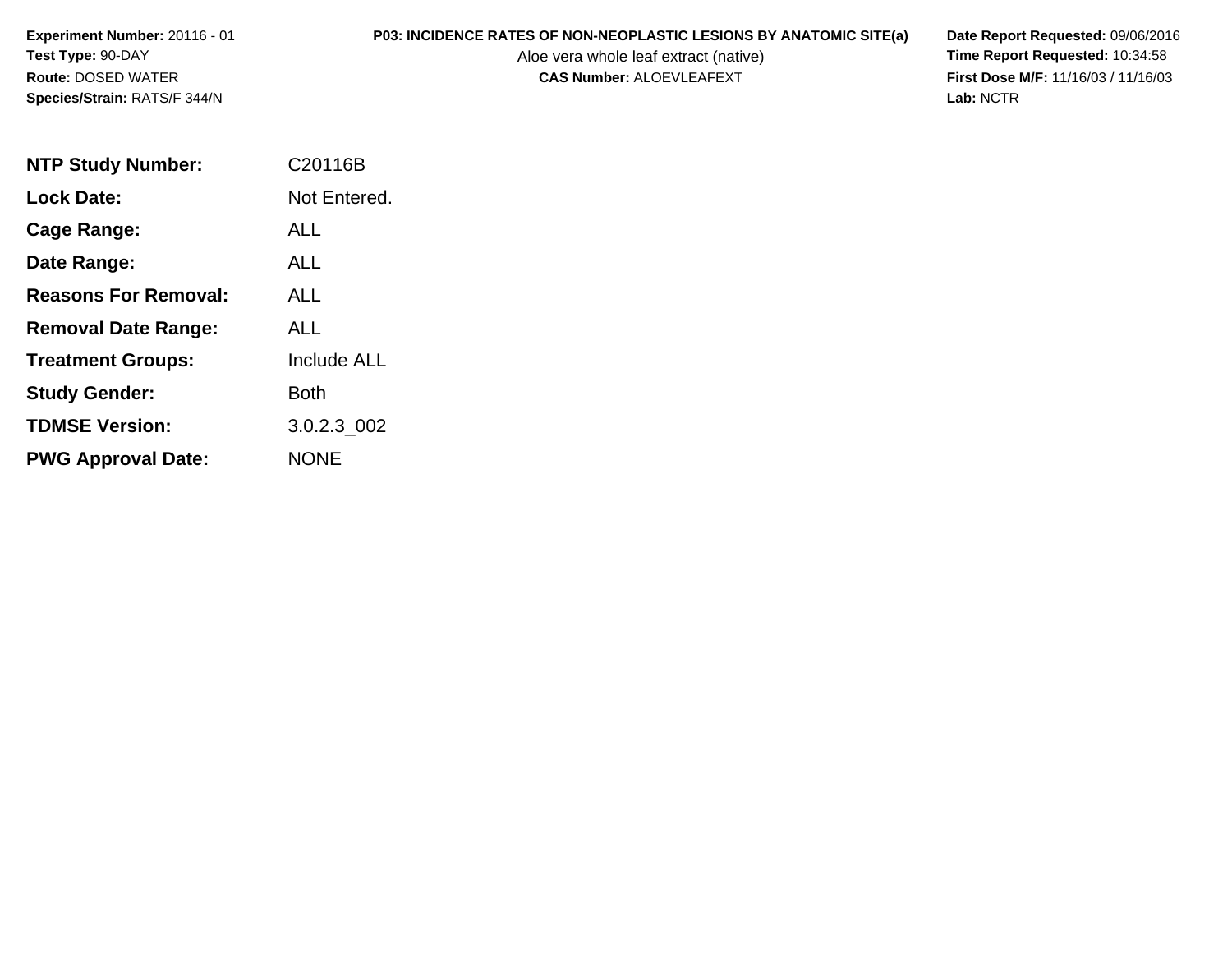**Experiment Number:** 20116 - 01**Test Type:** 90-DAY**Route:** DOSED WATER

**Species/Strain:** RATS/F 344/N

Aloe vera whole leaf extract (native)<br>**CAS Number:** ALOEVLEAFEXT

**P03: INCIDENCE RATES OF NON-NEOPLASTIC LESIONS BY ANATOMIC SITE(a) Date Report Requested: 09/06/2016<br>Aloe vera whole leaf extract (native) <b>Time Report Requested:** 10:34:58 **First Dose M/F:** 11/16/03 / 11/16/03<br>Lab: NCTR **Lab:** NCTR

| <b>FISCHER 344 RATS MALE</b>             | <b>CONTROL</b> | <b>1% WLN</b> | <b>2% WLN</b> | <b>3% WLN</b>  |  |
|------------------------------------------|----------------|---------------|---------------|----------------|--|
|                                          |                |               |               |                |  |
| <b>Disposition Summary</b>               |                |               |               |                |  |
| <b>Animals Initially In Study</b>        | 12             | 11            | 12            | 12             |  |
| <b>Early Deaths</b>                      |                |               |               |                |  |
| <b>Moribund Sacrifice</b>                |                |               | $\mathbf{2}$  | $\sqrt{5}$     |  |
| <b>Survivors</b>                         |                |               |               |                |  |
| <b>Terminal Sacrifice</b>                | 12             | 11            | 10            | $\overline{7}$ |  |
| <b>Animals Examined Microscopically</b>  | 12             | 11            | 12            | 12             |  |
| <b>ALIMENTARY SYSTEM</b>                 |                |               |               |                |  |
| Esophagus                                | (12)           | (0)           | (12)          | (12)           |  |
| Intestine Large, Cecum                   | (12)           | (11)          | (12)          | (12)           |  |
| Infiltration Cellular, Polymorphonuclear |                | 1(9%)         | 4 (33%)       | 3(25%)         |  |
| Goblet Cell, Hyperplasia                 |                | 6(55%)        | 11 (92%)      | 8 (67%)        |  |
| Intestine Large, Colon                   | (12)           | (11)          | (12)          | (12)           |  |
| Infiltration Cellular, Polymorphonuclear |                | 4 (36%)       | 4 (33%)       | 3(25%)         |  |
| Goblet Cell, Hyperplasia                 |                | 10 (91%)      | 11 (92%)      | 8 (67%)        |  |
| Intestine Large, Rectum                  | (10)           | (0)           | (11)          | (11)           |  |
| Anus, Hyperplasia, Squamous              |                |               | 2(18%)        | 3(27%)         |  |
| Anus, Inflammation, Chronic Active       |                |               | 4 (36%)       | 3(27%)         |  |
| Anus, Epithelium, Hyperplasia, Squamous  |                |               | 1(9%)         |                |  |
| Goblet Cell, Hyperplasia                 |                |               | 9(82%)        | 5 (45%)        |  |
| Intestine Small, Duodenum                | (12)           | (0)           | (12)          | (12)           |  |
| Intestine Small, Ileum                   | (12)           | (0)           | (12)          | (12)           |  |
| Goblet Cell, Hyperplasia                 |                |               | 1(8%)         | 1(8%)          |  |
| Intestine Small, Jejunum                 | (12)           | (0)           | (12)          | (12)           |  |
| Liver                                    | (12)           | (11)          | (12)          | (12)           |  |
| Hepatodiaphragmatic Nodule               |                | 1(9%)         |               |                |  |
| Inflammation, Chronic Active             | 2(17%)         |               |               | 1(8%)          |  |
| Vacuolization Cytoplasmic                | 3(25%)         |               |               |                |  |
| Pancreas                                 | (12)           | (0)           | (12)          | (12)           |  |
| Acinus, Degeneration                     | 1(8%)          |               | 1(8%)         |                |  |
| Salivary Glands                          | (12)           | (0)           | (12)          | (12)           |  |
| Stomach, Forestomach                     | (12)           | (0)           | (12)          | (12)           |  |
| Hyperkeratosis                           |                |               |               | 2(17%)         |  |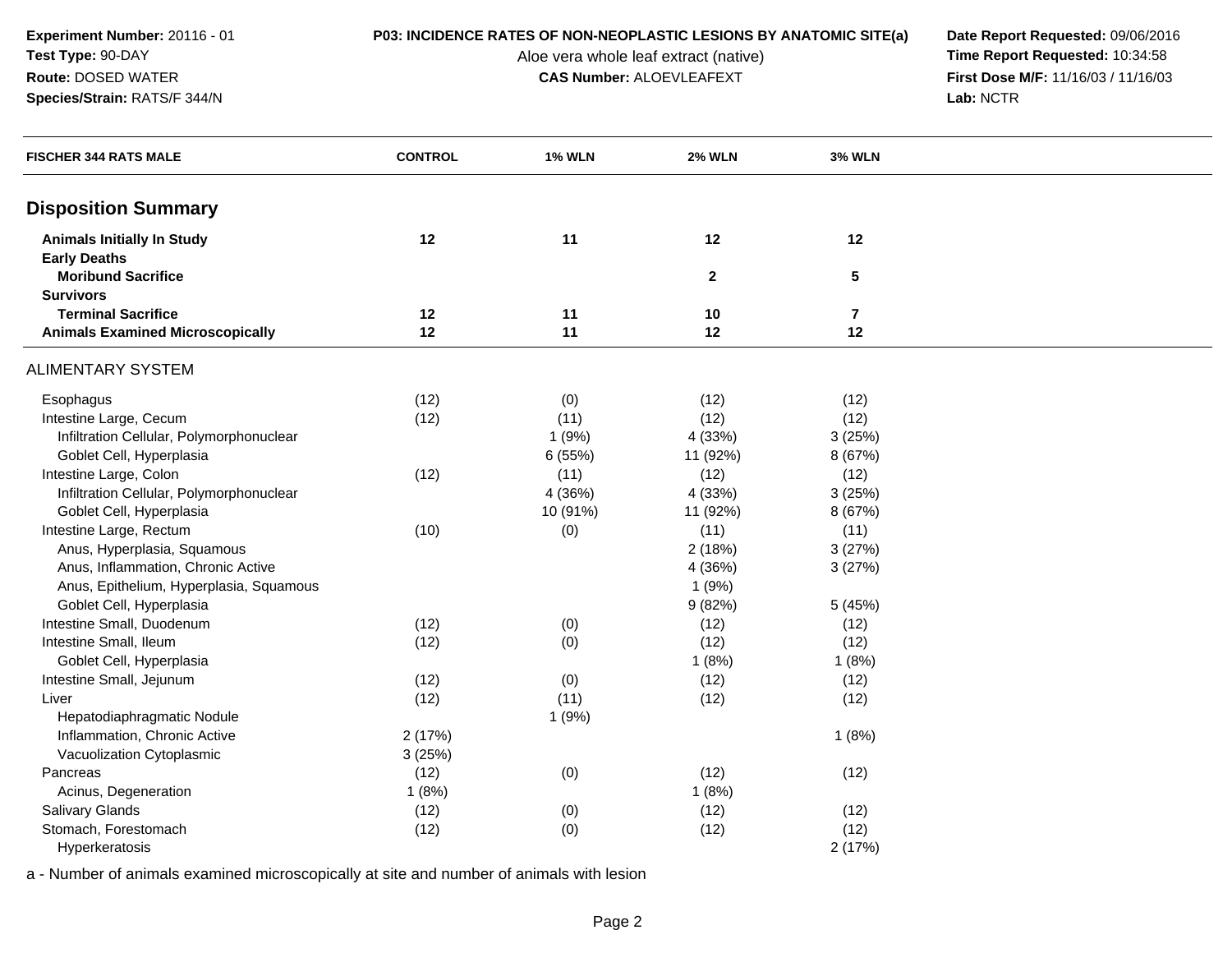**Experiment Number:** 20116 - 01**Test Type:** 90-DAY**Route:** DOSED WATER

**Species/Strain:** RATS/F 344/N

## **P03: INCIDENCE RATES OF NON-NEOPLASTIC LESIONS BY ANATOMIC SITE(a) Date Report Requested: 09/06/2016<br>Aloe vera whole leaf extract (native) <b>Time Report Requested:** 10:34:58

Aloe vera whole leaf extract (native)<br>**CAS Number:** ALOEVLEAFEXT

**First Dose M/F:** 11/16/03 / 11/16/03<br>Lab: NCTR **Lab:** NCTR

| <b>FISCHER 344 RATS MALE</b>                                                                                                          | <b>CONTROL</b>                              | <b>1% WLN</b>                          | <b>2% WLN</b>                                | <b>3% WLN</b>                                |  |
|---------------------------------------------------------------------------------------------------------------------------------------|---------------------------------------------|----------------------------------------|----------------------------------------------|----------------------------------------------|--|
| Stomach, Glandular                                                                                                                    | (12)                                        | (0)                                    | (12)                                         | (12)                                         |  |
| CARDIOVASCULAR SYSTEM                                                                                                                 |                                             |                                        |                                              |                                              |  |
| <b>Blood Vessel</b><br>Heart<br>Cardiomyopathy                                                                                        | (12)<br>(12)<br>4 (33%)                     | (0)<br>(0)                             | (12)<br>(12)                                 | (12)<br>(12)                                 |  |
| <b>ENDOCRINE SYSTEM</b>                                                                                                               |                                             |                                        |                                              |                                              |  |
| <b>Adrenal Cortex</b><br>Adrenal Medulla<br>Islets, Pancreatic<br>Parathyroid Gland<br><b>Pituitary Gland</b><br><b>Thyroid Gland</b> | (12)<br>(11)<br>(12)<br>(12)<br>(9)<br>(12) | (0)<br>(0)<br>(0)<br>(0)<br>(0)<br>(0) | (11)<br>(10)<br>(12)<br>(12)<br>(12)<br>(12) | (12)<br>(11)<br>(12)<br>(12)<br>(10)<br>(12) |  |
| <b>GENERAL BODY SYSTEM</b>                                                                                                            |                                             |                                        |                                              |                                              |  |
| None                                                                                                                                  |                                             |                                        |                                              |                                              |  |
| <b>GENITAL SYSTEM</b>                                                                                                                 |                                             |                                        |                                              |                                              |  |
| <b>Coagulating Gland</b><br>Hypoplasia                                                                                                | (0)                                         | (0)                                    | (0)                                          | (3)<br>3 (100%)                              |  |
| Epididymis<br>Hypospermia                                                                                                             | (12)                                        | (0)                                    | (12)                                         | (12)<br>3(25%)                               |  |
| <b>Preputial Gland</b><br>Inflammation, Suppurative                                                                                   | (12)<br>7 (58%)                             | (0)                                    | (12)<br>9(75%)                               | (12)<br>9(75%)                               |  |
| Prostate<br>Inflammation, Suppurative                                                                                                 | (12)                                        | (0)                                    | (12)                                         | (12)<br>1(8%)                                |  |
| Seminal Vesicle<br>Hypoplasia                                                                                                         | (12)                                        | (0)                                    | (12)<br>2(17%)                               | (12)<br>3(25%)                               |  |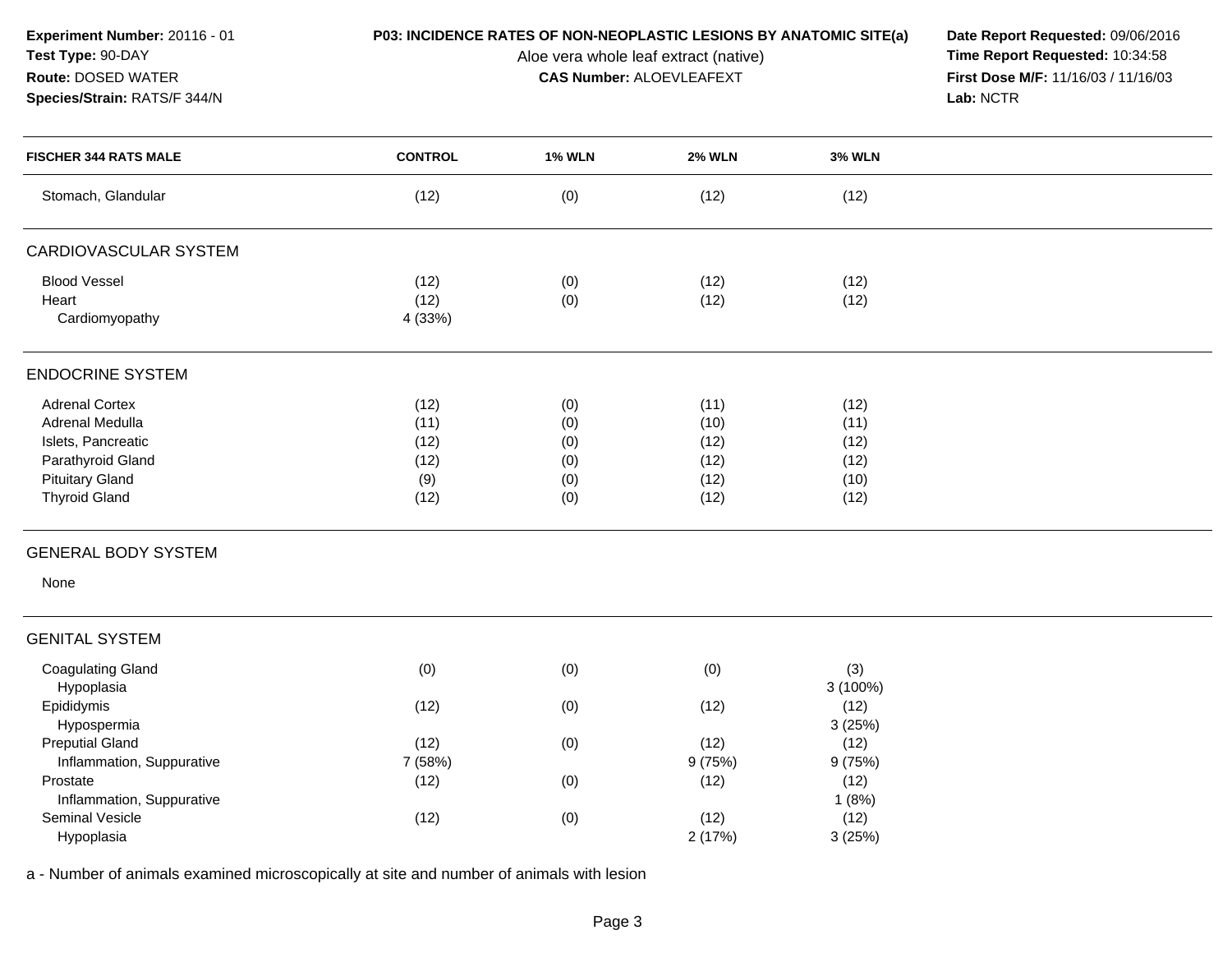| Experiment Number: 20116 - 01<br>Test Type: 90-DAY<br>Route: DOSED WATER<br>Species/Strain: RATS/F 344/N | P03: INCIDENCE RATES OF NON-NEOPLASTIC LESIONS BY ANATOMIC SITE(a) | Date Report Requested: 09/06/2016<br>Time Report Requested: 10:34:58<br>First Dose M/F: 11/16/03 / 11/16/03<br>Lab: NCTR |                       |                       |  |
|----------------------------------------------------------------------------------------------------------|--------------------------------------------------------------------|--------------------------------------------------------------------------------------------------------------------------|-----------------------|-----------------------|--|
| <b>FISCHER 344 RATS MALE</b>                                                                             | <b>CONTROL</b>                                                     | <b>1% WLN</b>                                                                                                            | <b>2% WLN</b>         | <b>3% WLN</b>         |  |
| <b>Testes</b><br>Hypoplasia                                                                              | (12)                                                               | (0)                                                                                                                      | (12)                  | (12)<br>3(25%)        |  |
| <b>HEMATOPOIETIC SYSTEM</b>                                                                              |                                                                    |                                                                                                                          |                       |                       |  |
| <b>Bone Marrow</b><br>Hypocellularity                                                                    | (12)                                                               | (0)                                                                                                                      | (12)<br>2(17%)        | (12)<br>4 (33%)       |  |
| Lymph Node<br>Inguinal, Hyperplasia, Lymphoid                                                            | (0)                                                                | (0)                                                                                                                      | (0)                   | (1)<br>1 (100%)       |  |
| Lymph Node, Mandibular<br>Lymph Node, Mesenteric<br>Degeneration, Cystic                                 | (12)<br>(12)                                                       | (0)<br>(3)                                                                                                               | (12)<br>(11)<br>1(9%) | (12)<br>(12)<br>1(8%) |  |
| Hyperplasia, Lymphoid<br>Spleen                                                                          | 9(75%)<br>(12)                                                     | $3(100\%)$<br>(11)                                                                                                       | 9(82%)<br>(12)        | 8 (67%)<br>(12)       |  |
| Hematopoietic Cell Proliferation<br>Hyperplasia, Lymphoid                                                | 1(8%)                                                              | 1(9%)<br>1(9%)                                                                                                           | 1(8%)                 | 1(8%)<br>1(8%)        |  |
| Thymus<br>Atrophy                                                                                        | (12)                                                               | (0)                                                                                                                      | (11)<br>1(9%)         | (12)<br>4 (33%)       |  |
| <b>INTEGUMENTARY SYSTEM</b>                                                                              |                                                                    |                                                                                                                          |                       |                       |  |
| Mammary Gland<br>Skin                                                                                    | (12)<br>(12)                                                       | (0)<br>(0)                                                                                                               | (8)<br>(12)           | (11)<br>(12)          |  |
| MUSCULOSKELETAL SYSTEM                                                                                   |                                                                    |                                                                                                                          |                       |                       |  |
| Bone, Femur                                                                                              | (12)                                                               | (0)                                                                                                                      | (12)                  | (12)                  |  |
| NERVOUS SYSTEM                                                                                           |                                                                    |                                                                                                                          |                       |                       |  |
| Brain, Brain Stem<br>Brain, Cerebellum<br>Brain, Cerebrum                                                | (12)<br>(12)<br>(12)                                               | (0)<br>(0)<br>(0)                                                                                                        | (12)<br>(12)<br>(12)  | (12)<br>(12)<br>(12)  |  |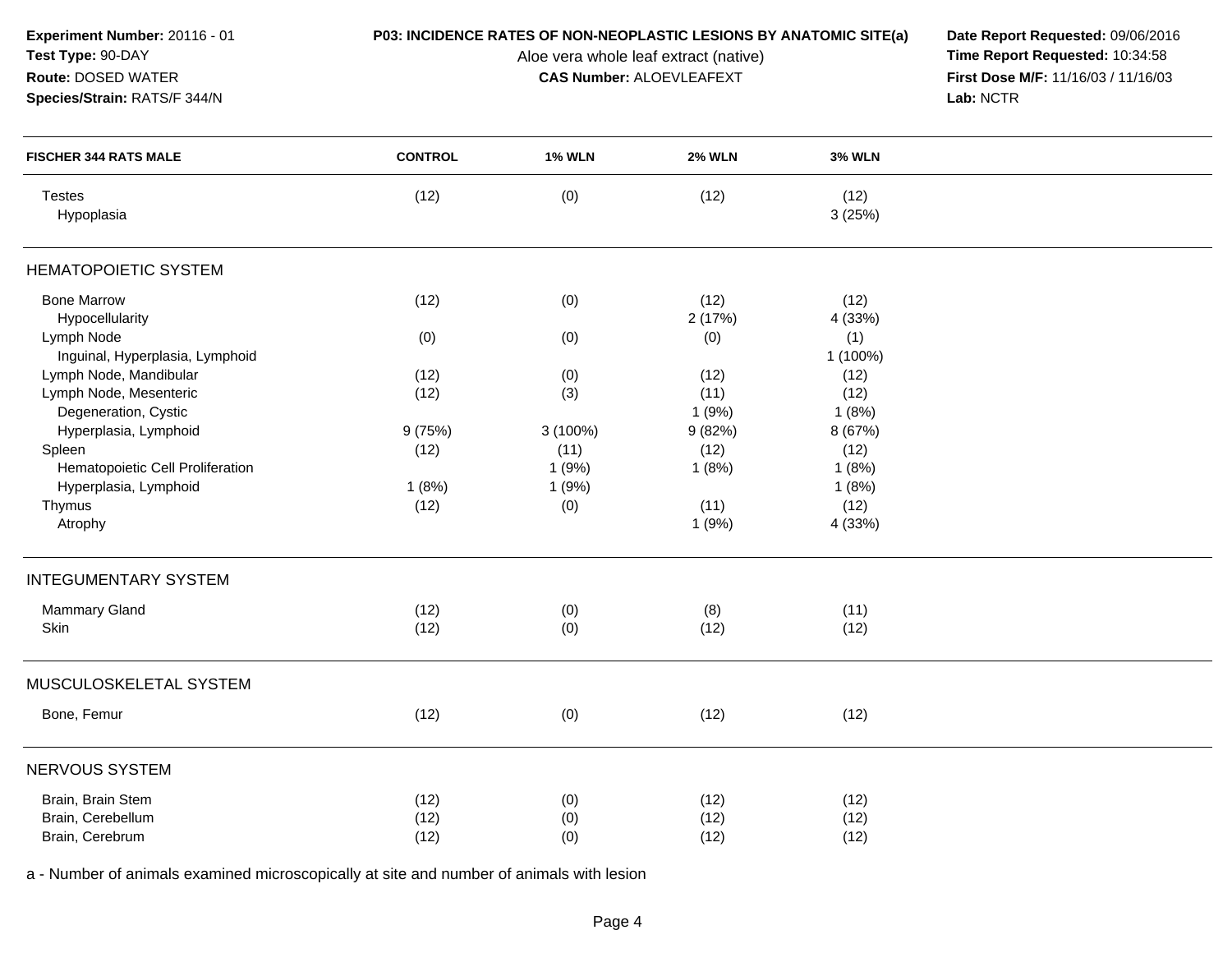| Experiment Number: 20116 - 01 |
|-------------------------------|
| <b>Test Type: 90-DAY</b>      |
| <b>Route: DOSED WATER</b>     |

## **Species/Strain:** RATS/F 344/N

Aloe vera whole leaf extract (native)<br>**CAS Number: ALOEVLEAFEXT** 

**P03: INCIDENCE RATES OF NON-NEOPLASTIC LESIONS BY ANATOMIC SITE(a) Date Report Requested: 09/06/2016<br>Aloe vera whole leaf extract (native) <b>Time Report Requested:** 10:34:58 **First Dose M/F:** 11/16/03 / 11/16/03<br>Lab: NCTR **Lab:** NCTR

| <b>FISCHER 344 RATS MALE</b>                                                         | <b>CONTROL</b>                     | <b>1% WLN</b>            | <b>2% WLN</b>             | <b>3% WLN</b>                              |  |
|--------------------------------------------------------------------------------------|------------------------------------|--------------------------|---------------------------|--------------------------------------------|--|
|                                                                                      |                                    |                          |                           |                                            |  |
| <b>RESPIRATORY SYSTEM</b>                                                            |                                    |                          |                           |                                            |  |
| Lung<br>Infiltration Cellular, Histiocyte                                            | (12)                               | (0)                      | (12)<br>1(8%)             | (12)                                       |  |
| Nose<br>Trachea                                                                      | (12)<br>(12)                       | (0)<br>(0)               | (12)<br>(12)              | (12)<br>(12)                               |  |
| SPECIAL SENSES SYSTEM                                                                |                                    |                          |                           |                                            |  |
| Eye<br>Harderian Gland<br>Infiltration Cellular, Lymphoid                            | (12)<br>(12)                       | (0)<br>(0)               | (12)<br>(12)<br>1(8%)     | (12)<br>(12)                               |  |
| URINARY SYSTEM                                                                       |                                    |                          |                           |                                            |  |
| Kidney<br>Nephropathy, Chronic<br><b>Urinary Bladder</b><br>Dilatation<br>Hemorrhage | (12)<br>12 (100%)<br>(12)<br>1(8%) | (11)<br>11 (100%)<br>(0) | (12)<br>12 (100%)<br>(12) | (12)<br>7 (58%)<br>(12)<br>2(17%)<br>1(8%) |  |

\*\*\* END OF MALE \*\*\*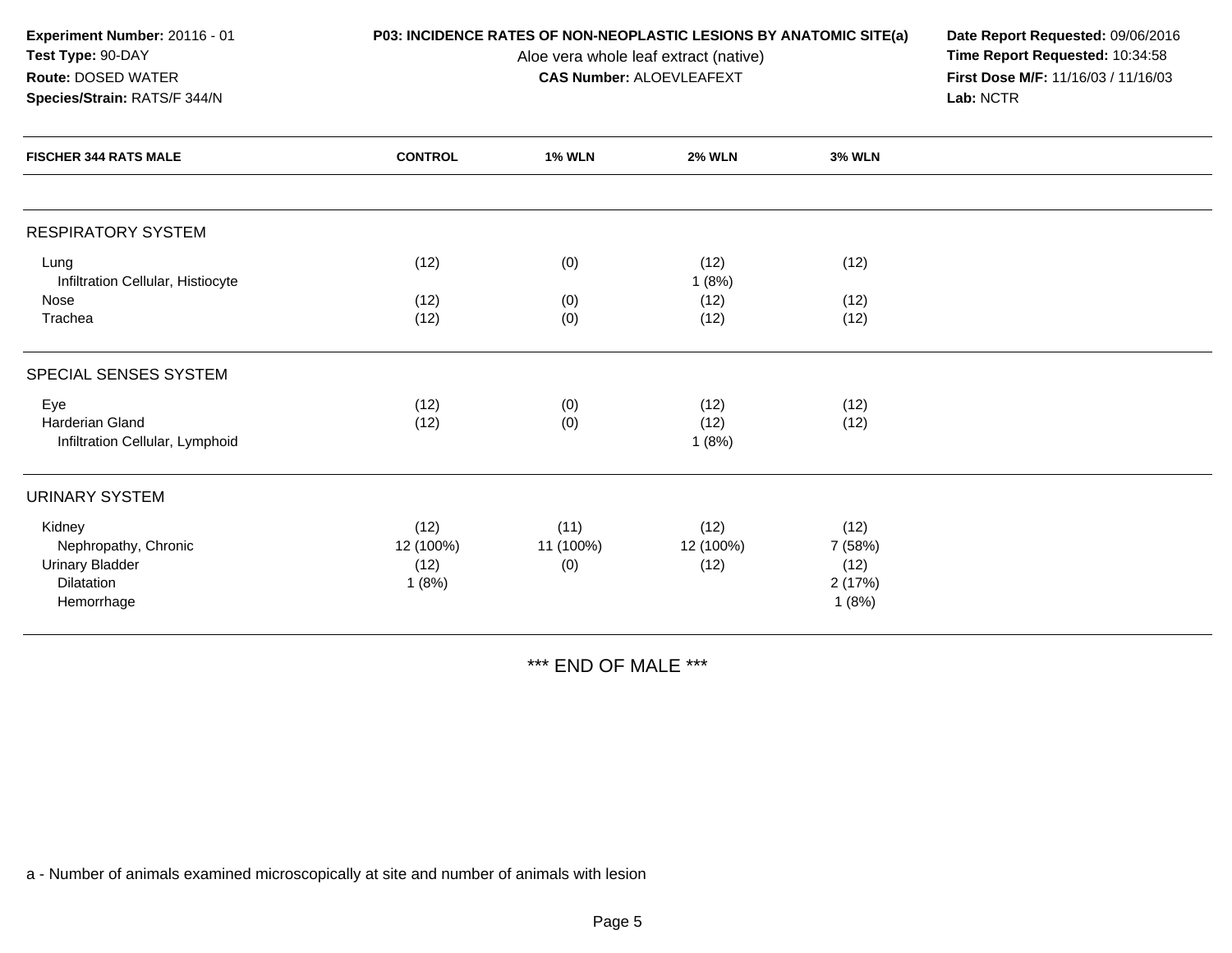**Experiment Number:** 20116 - 01**Test Type:** 90-DAY**Route:** DOSED WATER

## **Species/Strain:** RATS/F 344/N

## **P03: INCIDENCE RATES OF NON-NEOPLASTIC LESIONS BY ANATOMIC SITE(a) Date Report Requested: 09/06/2016<br>Aloe vera whole leaf extract (native) <b>Time Report Requested:** 10:34:58

Aloe vera whole leaf extract (native)<br>**CAS Number:** ALOEVLEAFEXT

**First Dose M/F:** 11/16/03 / 11/16/03<br>Lab: NCTR **Lab:** NCTR

| <b>FISCHER 344 RATS FEMALE</b>           | <b>CONTROL</b> | <b>1% WLN</b> | <b>2% WLN</b>           | <b>3% WLN</b>  |  |
|------------------------------------------|----------------|---------------|-------------------------|----------------|--|
| <b>Disposition Summary</b>               |                |               |                         |                |  |
| <b>Animals Initially In Study</b>        | 12             | 12            | 12                      | 12             |  |
| <b>Early Deaths</b>                      |                |               |                         |                |  |
| <b>Moribund Sacrifice</b>                |                |               | $\overline{\mathbf{4}}$ | $\overline{7}$ |  |
| <b>Natural Death</b>                     |                |               |                         | $\mathbf{1}$   |  |
| <b>Survivors</b>                         |                |               |                         |                |  |
| <b>Terminal Sacrifice</b>                | 12             | 12            | 8                       | 4              |  |
| <b>Animals Examined Microscopically</b>  | 12             | 12            | 12                      | 11             |  |
| <b>ALIMENTARY SYSTEM</b>                 |                |               |                         |                |  |
| Esophagus                                | (12)           | (0)           | (11)                    | (11)           |  |
| Intestine Large, Cecum                   | (12)           | (12)          | (12)                    | (11)           |  |
| Infiltration Cellular, Polymorphonuclear |                | 1(8%)         |                         | 2(18%)         |  |
| Goblet Cell, Hyperplasia                 | 1(8%)          | 6(50%)        | 8 (67%)                 | 4 (36%)        |  |
| Intestine Large, Colon                   | (12)           | (12)          | (12)                    | (11)           |  |
| Infiltration Cellular, Lymphoid          |                |               | 1(8%)                   |                |  |
| Infiltration Cellular, Polymorphonuclear |                | 2(17%)        | 4 (33%)                 | 1(9%)          |  |
| Goblet Cell, Hyperplasia                 |                | 8 (67%)       | 9(75%)                  | 4 (36%)        |  |
| Intestine Large, Rectum                  | (11)           | (0)           | (12)                    | (11)           |  |
| Anus, Hyperplasia, Squamous              |                |               | 2(17%)                  |                |  |
| Anus, Inflammation, Chronic Active       |                |               | 2(17%)                  | 1(9%)          |  |
| Anus, Epithelium, Hyperplasia, Squamous  |                |               |                         | 1(9%)          |  |
| Goblet Cell, Hyperplasia                 |                |               | 7 (58%)                 | 3(27%)         |  |
| Intestine Small, Duodenum                | (12)           | (0)           | (12)                    | (11)           |  |
| Intestine Small, Ileum                   | (12)           | (0)           | (12)                    | (11)           |  |
| Goblet Cell, Hyperplasia                 |                |               |                         | 1(9%)          |  |
| Intestine Small, Jejunum                 | (12)           | (0)           | (12)                    | (11)           |  |
| Liver                                    | (12)           | (12)          | (12)                    | (11)           |  |
| Deformity                                |                | 1(8%)         |                         |                |  |
| Hepatodiaphragmatic Nodule               |                |               |                         | 1(9%)          |  |
| Inflammation, Chronic Active             | 1(8%)          |               |                         | 1(9%)          |  |
| Vacuolization Cytoplasmic                |                | 1(8%)         |                         |                |  |
| Pancreas                                 | (12)           | (0)           | (12)                    | (11)           |  |
| Salivary Glands                          | (12)           | (0)           | (12)                    | (11)           |  |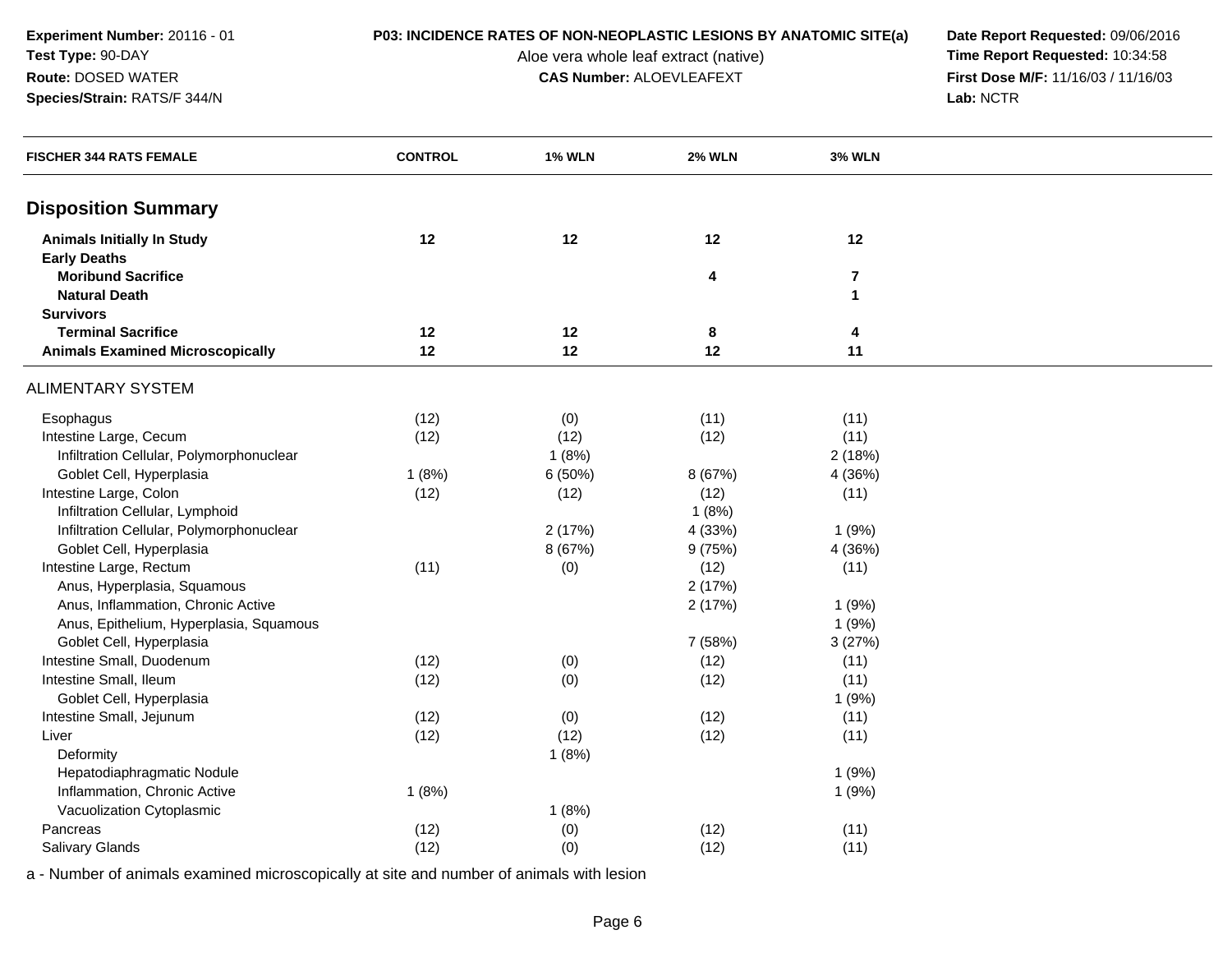| Experiment Number: 20116 - 01<br>Test Type: 90-DAY<br>Route: DOSED WATER<br>Species/Strain: RATS/F 344/N | P03: INCIDENCE RATES OF NON-NEOPLASTIC LESIONS BY ANATOMIC SITE(a) | Date Report Requested: 09/06/2016<br>Time Report Requested: 10:34:58<br>First Dose M/F: 11/16/03 / 11/16/03<br>Lab: NCTR |                |                |  |
|----------------------------------------------------------------------------------------------------------|--------------------------------------------------------------------|--------------------------------------------------------------------------------------------------------------------------|----------------|----------------|--|
| <b>FISCHER 344 RATS FEMALE</b>                                                                           | <b>CONTROL</b>                                                     | <b>1% WLN</b>                                                                                                            | <b>2% WLN</b>  | <b>3% WLN</b>  |  |
| Stomach, Forestomach<br>Hyperkeratosis                                                                   | (12)                                                               | (0)                                                                                                                      | (12)<br>2(17%) | (11)<br>2(18%) |  |
| Stomach, Glandular                                                                                       | (12)                                                               | (0)                                                                                                                      | (12)           | (11)           |  |
| CARDIOVASCULAR SYSTEM                                                                                    |                                                                    |                                                                                                                          |                |                |  |
| <b>Blood Vessel</b>                                                                                      | (12)                                                               | (0)                                                                                                                      | (12)           | (11)           |  |
| Heart                                                                                                    | (12)                                                               | (0)                                                                                                                      | (12)           | (11)           |  |
| Inflammation, Chronic Active                                                                             |                                                                    |                                                                                                                          | 1(8%)          |                |  |
| Polyarteritis                                                                                            |                                                                    |                                                                                                                          | 1(8%)          |                |  |
| <b>ENDOCRINE SYSTEM</b>                                                                                  |                                                                    |                                                                                                                          |                |                |  |
| <b>Adrenal Cortex</b>                                                                                    | (12)                                                               | (0)                                                                                                                      | (12)           | (11)           |  |
| Adrenal Medulla                                                                                          | (12)                                                               | (0)                                                                                                                      | (12)           | (10)           |  |
| Islets, Pancreatic                                                                                       | (12)                                                               | (0)                                                                                                                      | (12)           | (11)           |  |
| Parathyroid Gland                                                                                        | (11)                                                               | (0)                                                                                                                      | (10)           | (11)           |  |
| <b>Pituitary Gland</b>                                                                                   | (12)                                                               | (0)                                                                                                                      | (11)           | (10)           |  |
| <b>Thyroid Gland</b>                                                                                     | (12)                                                               | (0)                                                                                                                      | (11)           | (11)           |  |
| <b>GENERAL BODY SYSTEM</b>                                                                               |                                                                    |                                                                                                                          |                |                |  |
| None                                                                                                     |                                                                    |                                                                                                                          |                |                |  |
| <b>GENITAL SYSTEM</b>                                                                                    |                                                                    |                                                                                                                          |                |                |  |
| <b>Clitoral Gland</b>                                                                                    | (12)                                                               | (0)                                                                                                                      | (12)           | (11)           |  |
| Infiltration Cellular, Lymphoid                                                                          | 4 (33%)                                                            |                                                                                                                          |                | 1(9%)          |  |
| Inflammation, Suppurative                                                                                | 4 (33%)                                                            |                                                                                                                          | 6(50%)         | 9(82%)         |  |
| Inflammation, Chronic Active                                                                             |                                                                    |                                                                                                                          | 1(8%)          |                |  |
| Duct, Dilatation                                                                                         |                                                                    |                                                                                                                          | 2(17%)         |                |  |
| Ovary                                                                                                    | (12)                                                               | (0)                                                                                                                      | (12)           | (11)           |  |
| Hypoplasia                                                                                               |                                                                    |                                                                                                                          | 2(17%)         | 5 (45%)        |  |
| a - Number of animals examined microscopically at site and number of animals with lesion                 |                                                                    |                                                                                                                          |                |                |  |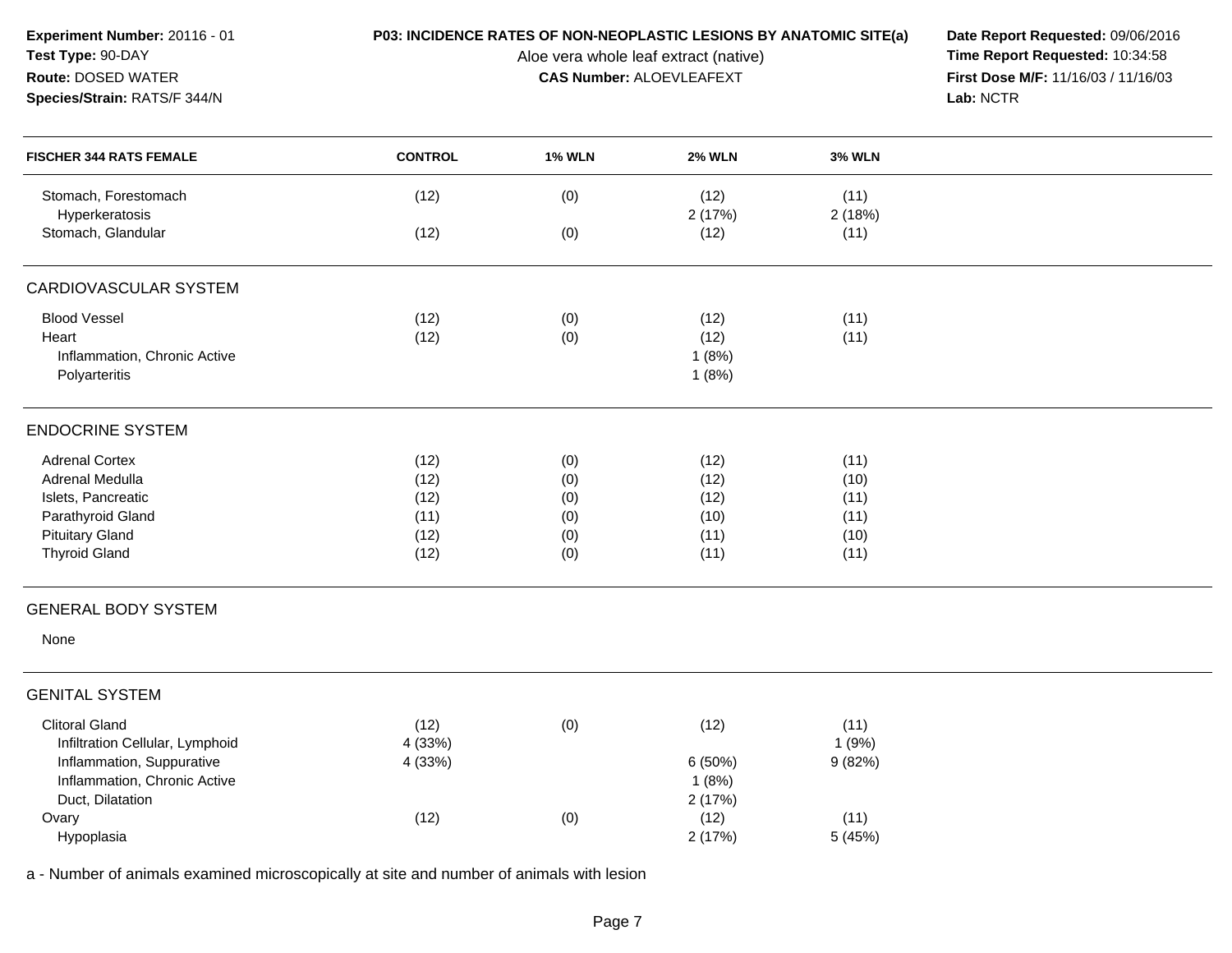| Experiment Number: 20116 - 01<br>Test Type: 90-DAY<br>Route: DOSED WATER<br>Species/Strain: RATS/F 344/N | P03: INCIDENCE RATES OF NON-NEOPLASTIC LESIONS BY ANATOMIC SITE(a) | Date Report Requested: 09/06/2016<br>Time Report Requested: 10:34:58<br>First Dose M/F: 11/16/03 / 11/16/03<br>Lab: NCTR |               |                 |  |
|----------------------------------------------------------------------------------------------------------|--------------------------------------------------------------------|--------------------------------------------------------------------------------------------------------------------------|---------------|-----------------|--|
| <b>FISCHER 344 RATS FEMALE</b>                                                                           | <b>CONTROL</b>                                                     | <b>1% WLN</b>                                                                                                            | <b>2% WLN</b> | <b>3% WLN</b>   |  |
| Interstitial Cell, Hyperplasia                                                                           |                                                                    |                                                                                                                          | 2(17%)        | 1(9%)           |  |
| <b>Uterus</b>                                                                                            | (12)                                                               | (2)                                                                                                                      | (12)          | (11)            |  |
| Hypoplasia                                                                                               |                                                                    |                                                                                                                          | 2(17%)        | 5 (45%)         |  |
| Lumen, Dilatation                                                                                        | 3(25%)                                                             | 2 (100%)                                                                                                                 | 1(8%)         |                 |  |
| Vagina<br>Lumen, Dilatation                                                                              | (0)                                                                | (0)                                                                                                                      | (0)           | (1)<br>1 (100%) |  |
| <b>HEMATOPOIETIC SYSTEM</b>                                                                              |                                                                    |                                                                                                                          |               |                 |  |
| <b>Bone Marrow</b>                                                                                       | (12)                                                               | (0)                                                                                                                      | (12)          | (11)            |  |
| Hypocellularity                                                                                          |                                                                    |                                                                                                                          | 4 (33%)       | 7 (64%)         |  |
| Lymph Node                                                                                               | (0)                                                                | (0)                                                                                                                      | (1)           | (0)             |  |
| Lumbar, Hyperplasia, Lymphoid                                                                            |                                                                    |                                                                                                                          | 1 (100%)      |                 |  |
| Lymph Node, Mandibular                                                                                   | (12)                                                               | (0)                                                                                                                      | (12)          | (11)            |  |
| Hyperplasia, Lymphoid                                                                                    | 1(8%)                                                              |                                                                                                                          |               |                 |  |
| Lymph Node, Mesenteric                                                                                   | (12)                                                               | (4)                                                                                                                      | (12)          | (10)            |  |
| Degeneration, Cystic                                                                                     |                                                                    |                                                                                                                          | 1(8%)         |                 |  |
| Hyperplasia, Lymphoid                                                                                    | 9(75%)                                                             | 4 (100%)                                                                                                                 | 8 (67%)       | 4 (40%)         |  |
| Spleen                                                                                                   | (12)                                                               | (12)                                                                                                                     | (12)          | (11)            |  |
| Inflammation, Chronic Active                                                                             |                                                                    | 1(8%)                                                                                                                    |               |                 |  |
| Thymus                                                                                                   | (12)                                                               | (0)                                                                                                                      | (12)          | (10)            |  |
| Atrophy                                                                                                  |                                                                    |                                                                                                                          | 4 (33%)       | 6(60%)          |  |
| <b>INTEGUMENTARY SYSTEM</b>                                                                              |                                                                    |                                                                                                                          |               |                 |  |
| <b>Mammary Gland</b>                                                                                     | (12)                                                               | (0)                                                                                                                      | (12)          | (8)             |  |
| Skin                                                                                                     | (12)                                                               | (0)                                                                                                                      | (12)          | (11)            |  |
| MUSCULOSKELETAL SYSTEM                                                                                   |                                                                    |                                                                                                                          |               |                 |  |
| Bone, Femur                                                                                              | (12)                                                               | (0)                                                                                                                      | (12)          | (11)            |  |